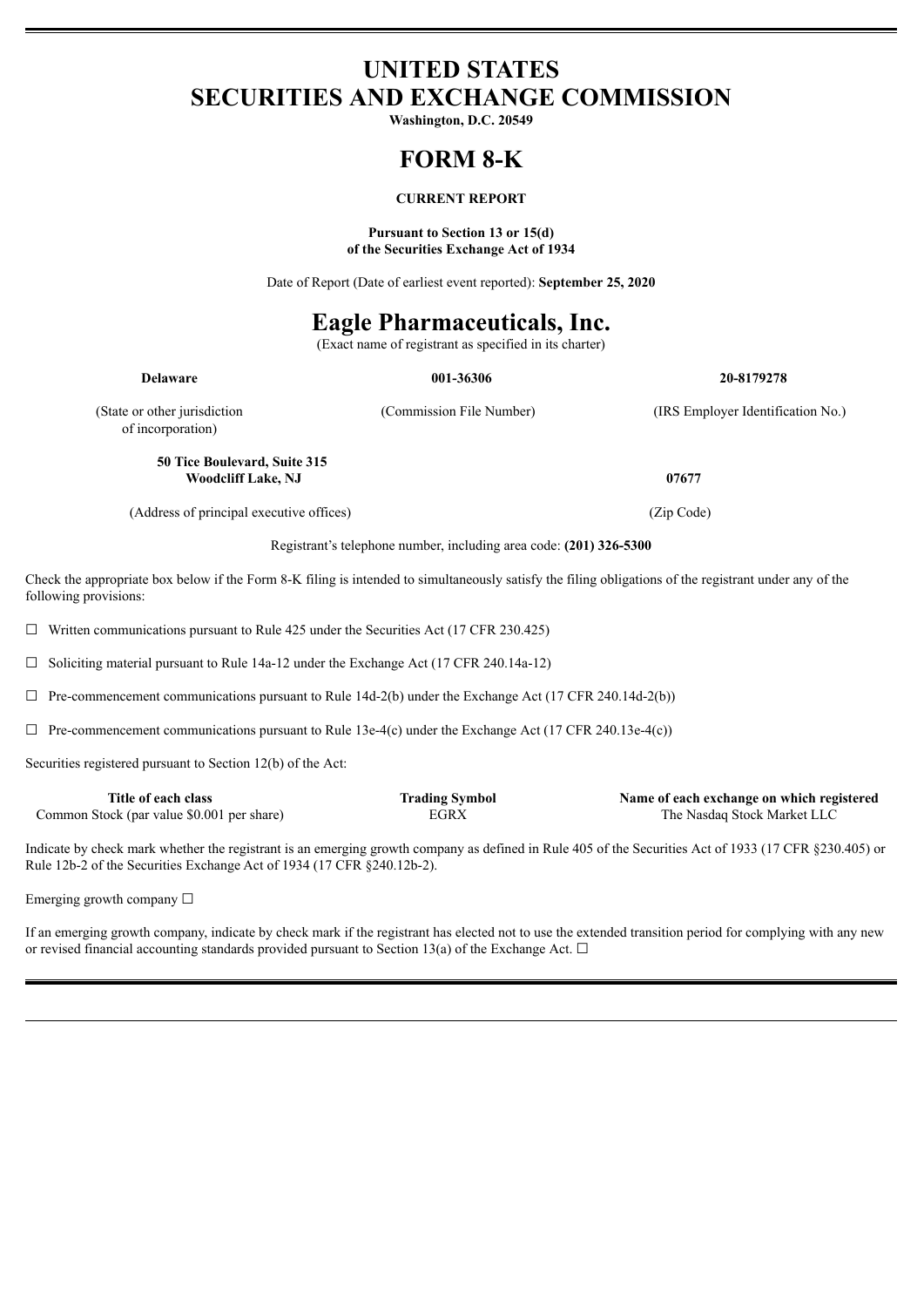### **Item 4.01 Changes in Registrant's Certifying Accountant**

The Audit Committee of the Board of Directors, or the Audit Committee, of Eagle Pharmaceuticals, Inc., or the Company, conducted a competitive requestfor-proposal process to determine the Company's independent registered public accounting firm for the Company's fiscal year ending December 31, 2020.

Following careful evaluation, on September 25, 2020, the Audit Committee approved the engagement of Ernst & Young, LLP, or E&Y, as the Company's independent registered public accounting firm for the Company's fiscal year ending December 31, 2020, and dismissed BDO USA, LLP, or BDO, the Company's current independent registered public accounting firm.

#### *(a) Dismissal of Independent Registered Public Accounting Firm*

As discussed above, on September 25, 2020, the Audit Committee dismissed BDO as the Company's independent registered public accounting firm.

BDO's reports on the Company's consolidated financial statements as of and for the fiscal years ended December 31, 2019 and 2018 did not contain an adverse opinion or a disclaimer of opinion and were not qualified or modified as to uncertainty or audit scope. BDO's audit report for the fiscal year ended December 31, 2019 included an emphasis-of-matter paragraph stating that the Company adopted Accounting Standards Update 2016-02, *Leases*, on January 1, 2019, and BDO's audit report for the fiscal year ended December 31, 2018 included an emphasis-of-matter paragraph stating that the Company adopted Accounting Standards Update 2014-09, *Revenue from Contracts with Customers*, on January 1, 2018.

In addition, BDO's reports on the effectiveness of internal control over financial reporting as of December 31, 2019 and 2018 did not contain any adverse opinion, nor were they qualified or modified as to uncertainty, audit scope or accounting principles.

During the fiscal years ended December 31, 2019 and 2018, and the subsequent interim period through September 25, 2020, there were

- (i) no disagreements (as described in Item  $304(a)(1)(iv)$  of Regulation S-K and the related instructions) between the Company and BDO on any matter of accounting principles or practices, consolidated financial statement disclosure, or auditing scope or procedure, which disagreements, if not resolved to BDO's satisfaction, would have caused BDO to make reference thereto in their reports on the consolidated financial statements for such years, and
- (ii) no "reportable events" within the meaning of Item  $304(a)(1)(v)$  of Regulation S-K.

The Company provided a copy of the foregoing disclosures to BDO and requested that BDO furnish a letter addressed to the Securities and Exchange Commission, pursuant to Item 304(a)(3) of Regulation S-K, stating whether or not BDO agrees with the above disclosures. A copy of BDO's letter, dated October 1, 2020, is filed as Exhibit 16.1 to this Form 8-K.

#### *(b) Appointment of New Independent Registered Public Accounting Firm*

On September 25, 2020, the Audit Committee approved the engagement of  $E\&Y$  as the Company's independent registered public accounting firm, effective immediately, to perform independent audit services for the Company's fiscal year ending December 31, 2020, subject to execution of an engagement letter between the Company and E&Y.

During the fiscal years ended December 31, 2019 and 2018, and the subsequent interim period through September 25, 2020, neither the Company nor anyone acting on its behalf has consulted with E&Y regarding:

(i) the application of accounting principles to a specific transaction, either completed or proposed, or the type of audit opinion that might be rendered on the Company's consolidated financial statements or the effectiveness of internal control over financial reporting, and neither a written report or oral advice was provided to the Company that E&Y concluded was an important factor considered by the Company in reaching a decision as to any accounting, auditing, or financial reporting issue,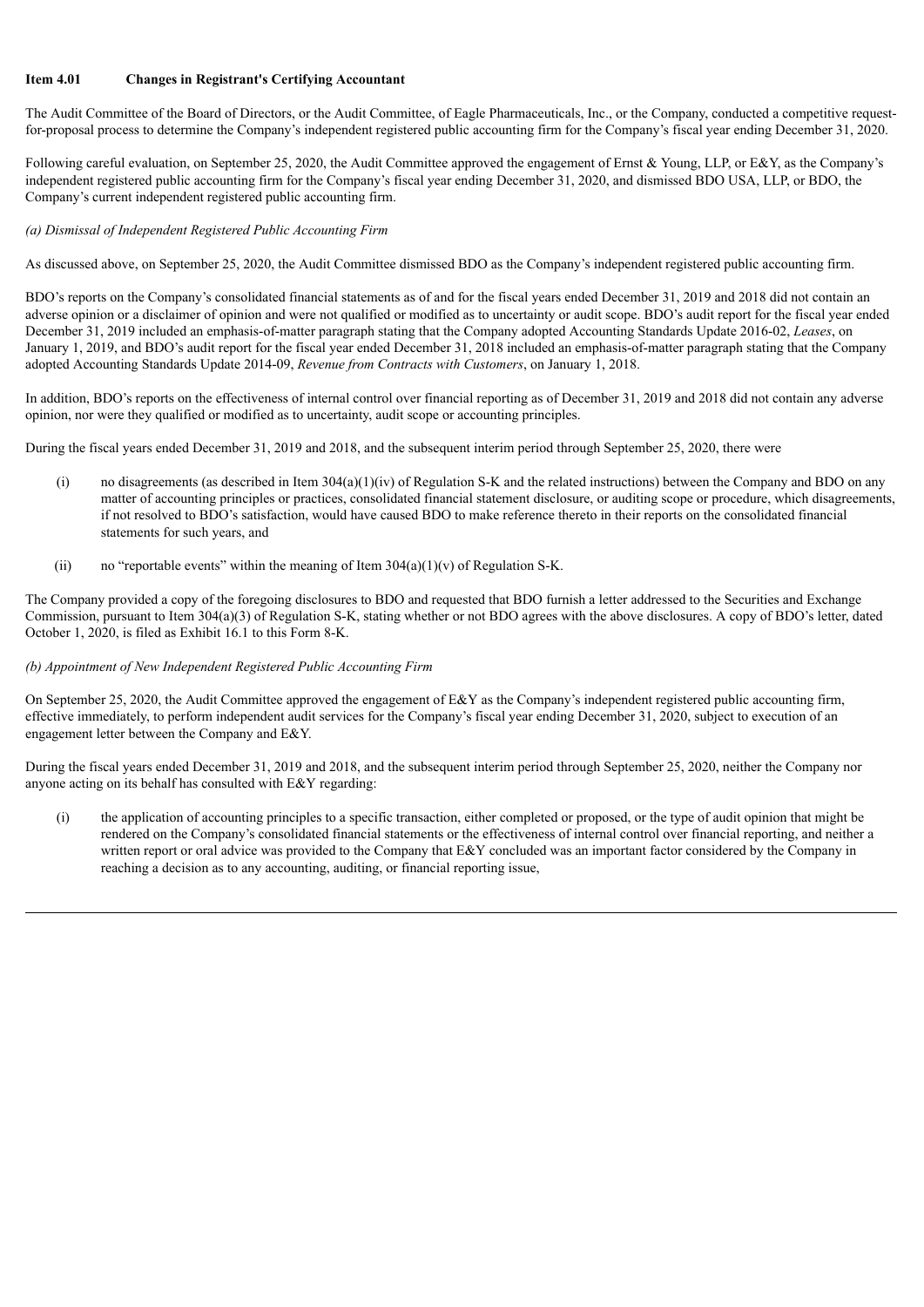- (ii) any matter that was the subject of a disagreement within the meaning of Item 304(a)(1)(iv) of Regulation S-K, or
- (iii) any reportable event within the meaning of Item  $304(a)(1)(v)$  of Regulation S-K.

# **Item 9.01 Financial Statements and Exhibits.** (d) Exhibits **Exhibit No.**<br>104 **Description**<br>104 **Description**<br>104 **Description**<br>104 **Description**<br>104 **Description**<br>104 **Description**<br>104 **Description**<br>105 **Description**<br>105 **Description**<br>105 **Description**<br>105 **Description** Letter from BDO USA, LLP to the Securities and Exchange [Commission,](#page-4-0) dated October 1, 2020. Cover Page Interactive Data File (embedded within the Inline XBRL document).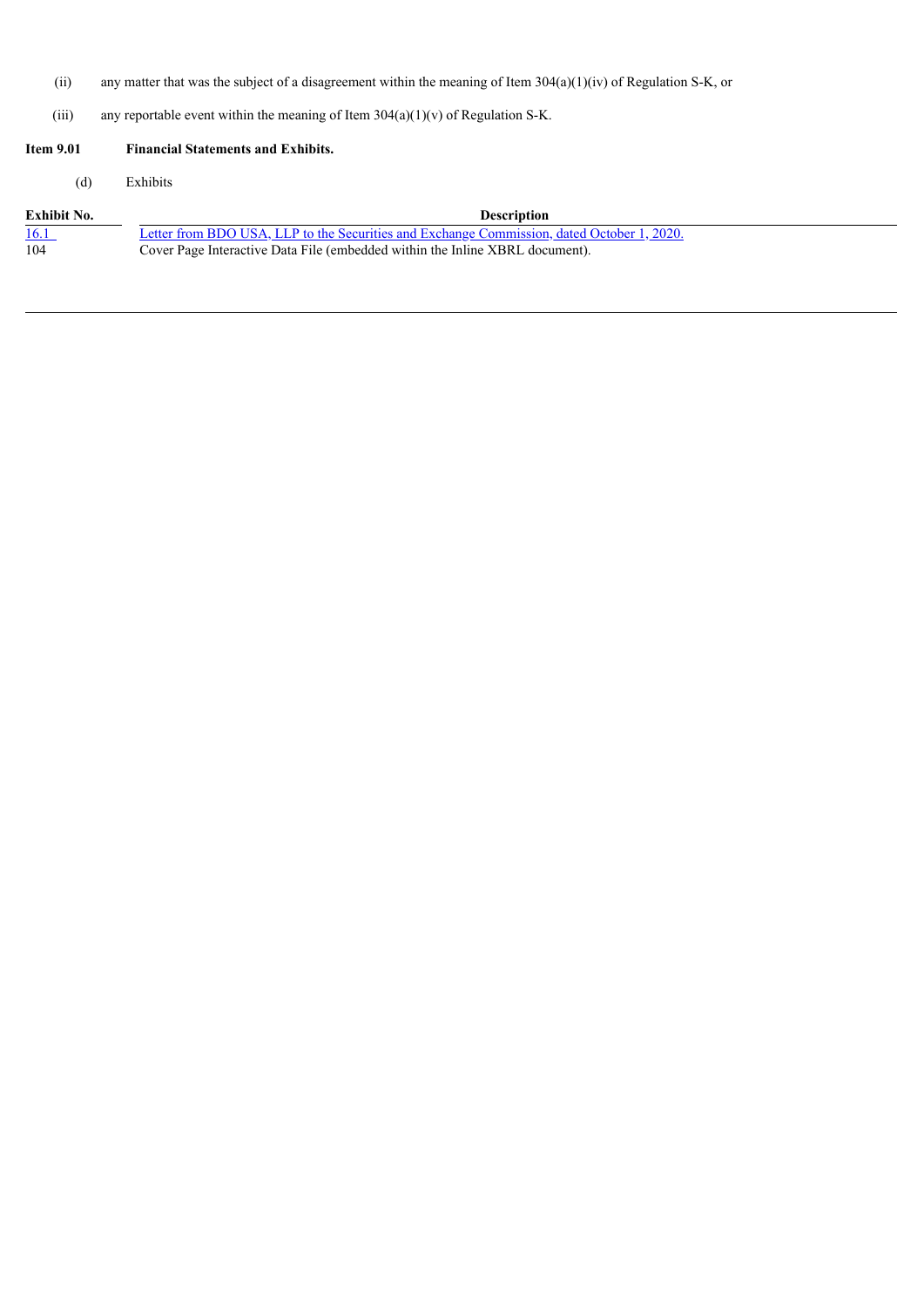### **SIGNATURES**

Pursuant to the requirements of the Securities Exchange Act of 1934, the Registrant has duly caused this report to be signed on its behalf by the undersigned hereunto duly authorized.

## Dated: October 1, 2020 **EAGLE PHARMACEUTICALS, INC.**

By: /s/ Scott Tarriff

Scott Tarriff Chief Executive Officer